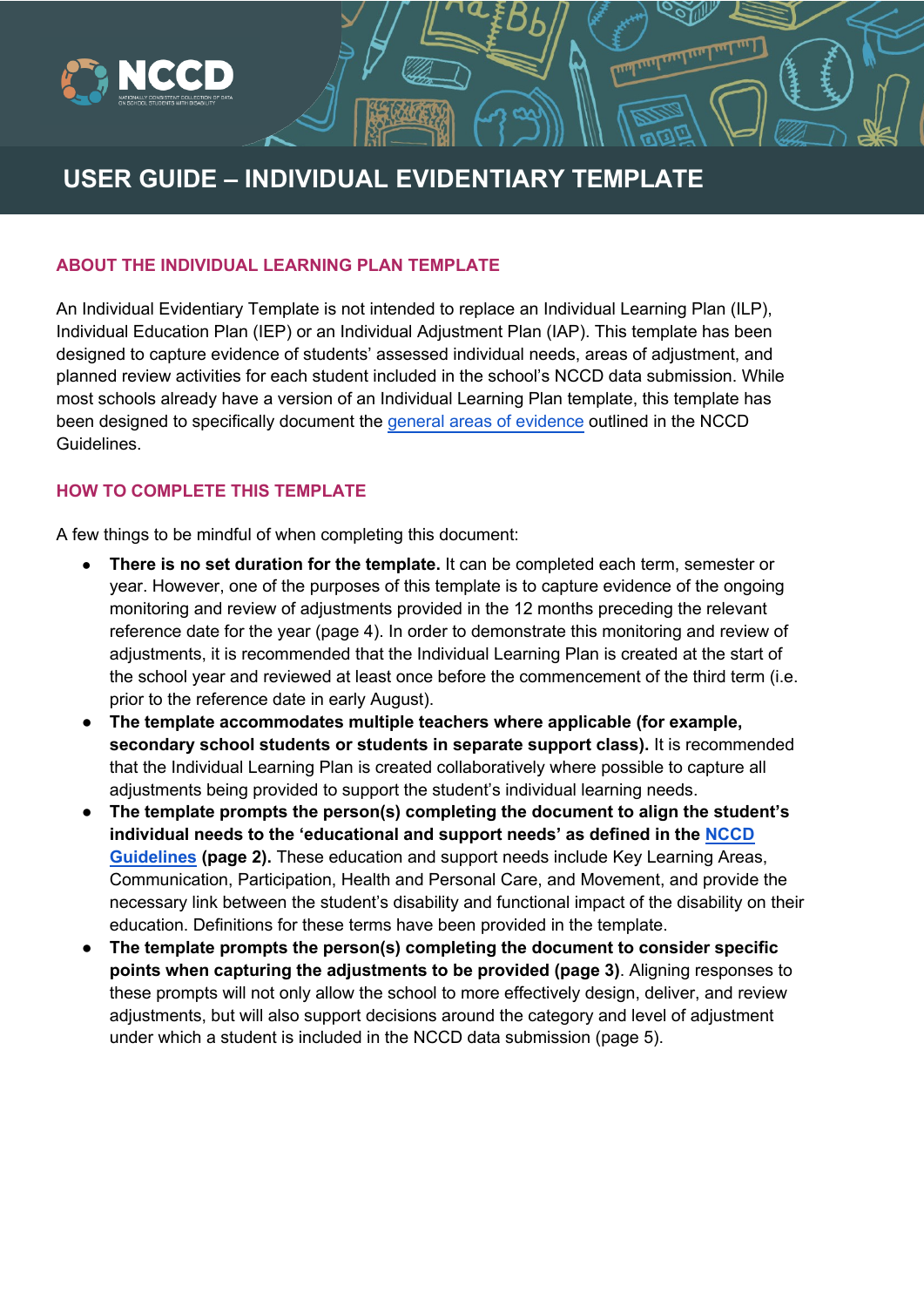### **GENERAL AREAS OF EVIDENCE COVERED BY THIS TEMPLATE**

| General areas of<br>evidence                                                                                  | Evidence covered                                                                                                                                                                                                                                                                                                                                           |
|---------------------------------------------------------------------------------------------------------------|------------------------------------------------------------------------------------------------------------------------------------------------------------------------------------------------------------------------------------------------------------------------------------------------------------------------------------------------------------|
| Assessed individual needs of<br>the student                                                                   | Evidence that the student has a disability as defined by the DDA.<br>$\bullet$<br>Evidence that the school has assessed the functional impact of the student's<br>$\bullet$<br>disability in relation to their education.<br>Evidence of consultation with the student and/or their associate in<br>planning adjustments to support the student's needs.   |
| Adjustments being provided<br>to the student to address their<br>assessed needs associated<br>with disability | Evidence of adjustments being planned to support the student's needs<br>$\bullet$<br>arising from a disability.                                                                                                                                                                                                                                            |
| Ongoing monitoring and<br>review of the adjustments                                                           | Evidence of review of the impact and effectiveness of the adjustment(s)<br>$\bullet$<br>being provided to the student.<br>Documentation of any outcomes or changes to adjustment(s) from the<br>$\bullet$<br>monitoring and review.<br>Evidence that the review occurred within the NCCD reference period and<br>with the student and/or their associates. |
| Consultation and<br>collaboration with the student<br>and/or associates                                       | Evidence of consultation and collaboration with the student and/or their<br>$\bullet$<br>associate about the student's assessed individual need and the<br>adjustments to be provided to support this need.<br>Evidence that the consultation occurred within the NCCD reference period.                                                                   |

## **GENERAL AREAS OF EVIDENCE NOT COVERED BY THIS TEMPLATE**

| General areas of evidence                                                                                     | Evidence not covered                                                                                                                                                                                                                                                                                                                                                                                                      | Suggested template(s)                                                                                                          |
|---------------------------------------------------------------------------------------------------------------|---------------------------------------------------------------------------------------------------------------------------------------------------------------------------------------------------------------------------------------------------------------------------------------------------------------------------------------------------------------------------------------------------------------------------|--------------------------------------------------------------------------------------------------------------------------------|
| Adjustments being provided<br>to the student to address<br>their assessed needs<br>associated with disability | Evidence of delivered adjustments for 10<br>$\bullet$<br>weeks or more (including the frequency and<br>intensity of adjustments)                                                                                                                                                                                                                                                                                          | <b>Student observation</b><br>templates                                                                                        |
| Principal sign-off and<br>moderation                                                                          | Evidence of <b>moderation</b> employed by the<br>$\bullet$<br>school, approved authority, and/or the<br>representative body.<br>Evidence that the school Principal has<br>$\bullet$<br>verified that there is evidence to support<br>the inclusion of each student on the NCCD<br>data submission.<br>Evidence that an approved authority has<br>$\bullet$<br>verified the data prior to submission to the<br>Department. | <b>The NCCD Moderation</b><br>$\bullet$<br>template (click on link<br>below to access this<br>document on the NCCD<br>website) |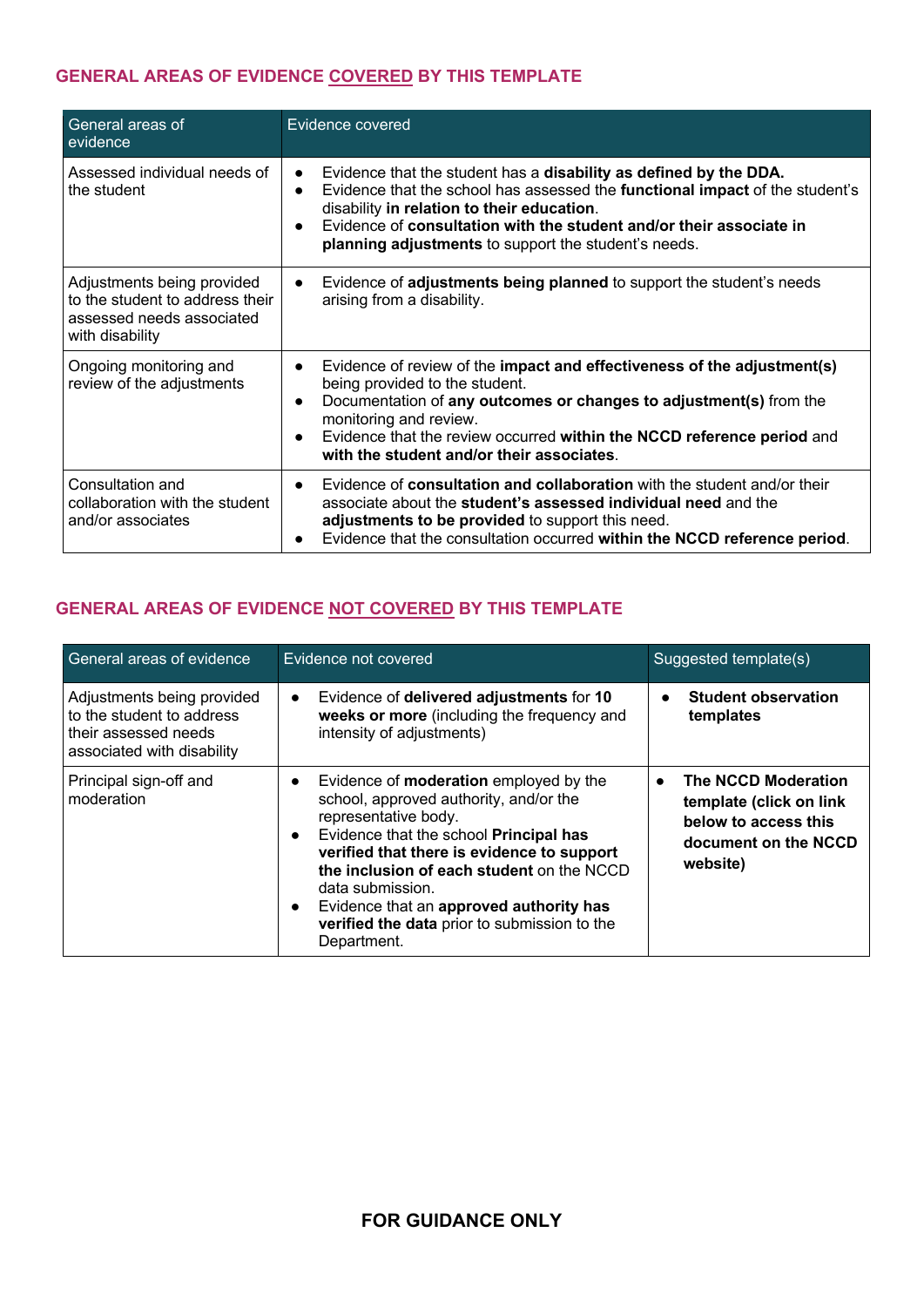

#### **Individual Learning Plan**

|                                                   |  |                                                                                          | <b>Consultation and collaboration</b> |                  |
|---------------------------------------------------|--|------------------------------------------------------------------------------------------|---------------------------------------|------------------|
|                                                   |  |                                                                                          | Name                                  | <b>Signature</b> |
| <b>Student name</b>                               |  | Teacher(s)                                                                               |                                       |                  |
| <b>Student ID</b>                                 |  | Parent(s), carer(s), or<br>guardian(s)                                                   |                                       |                  |
| Grade/Year                                        |  | Other key school team<br>members e.g. Learning<br>Support Coordinator,<br>Principal etc. |                                       |                  |
| <b>Creation date</b>                              |  |                                                                                          |                                       |                  |
| Overview of the<br>student and their<br>strengths |  |                                                                                          |                                       |                  |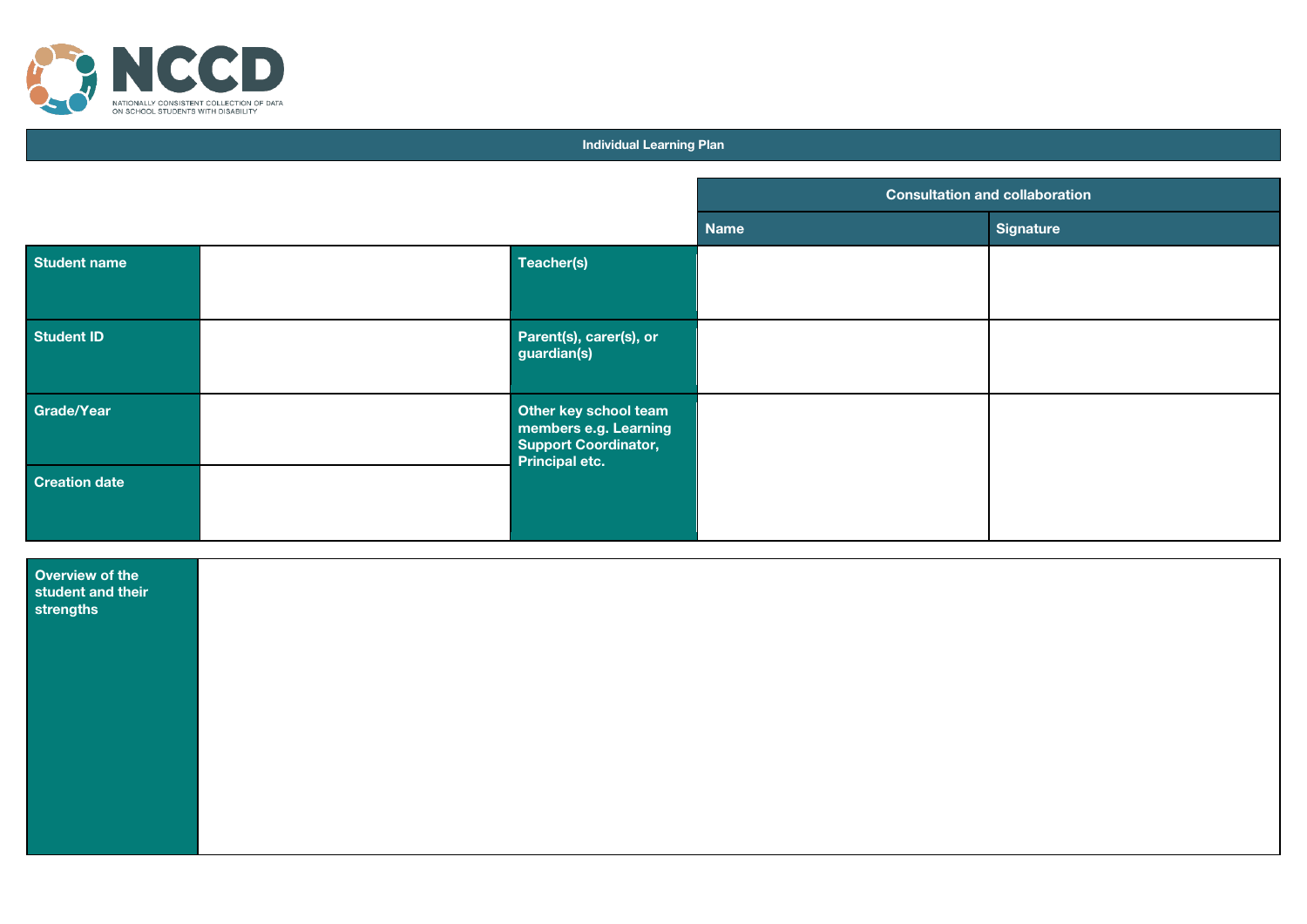#### **Student's educational needs arising from a disability**

In the box below, outline the needs of the student arising from a disability, the functional impact of the needs on their education, and associated short or long-term goals. Educational needs could include:

• Key Learning Areas (curriculum): Changes required in curriculum and teaching practices to enable the student to achieve the learning outcomes described in syllabus documents.

• Communication: The student's ability to receive and understand information being conveyed by others (receptive language) and the student's ability to convey a message to others (expressive language).

· Participation: The student's ability to engage in successful interactions and participate effectively in the full school program (social competence) and the management strategies required to ensure the student's safety ( wellbeing).

. Health and Personal Care: Essential hygiene routines which require intensive individual management to support participation (hygiene), eating/drinking/dietary needs which require individual management (eating and dietary procedures specified in an individual health care plan which require specialised support (health care procedures).

. Movement (mobility): The student's level of functional independence in mobility and positioning (mobility and positioning) and the student's ability to use the hand motor skills required to participate in learning activi skills).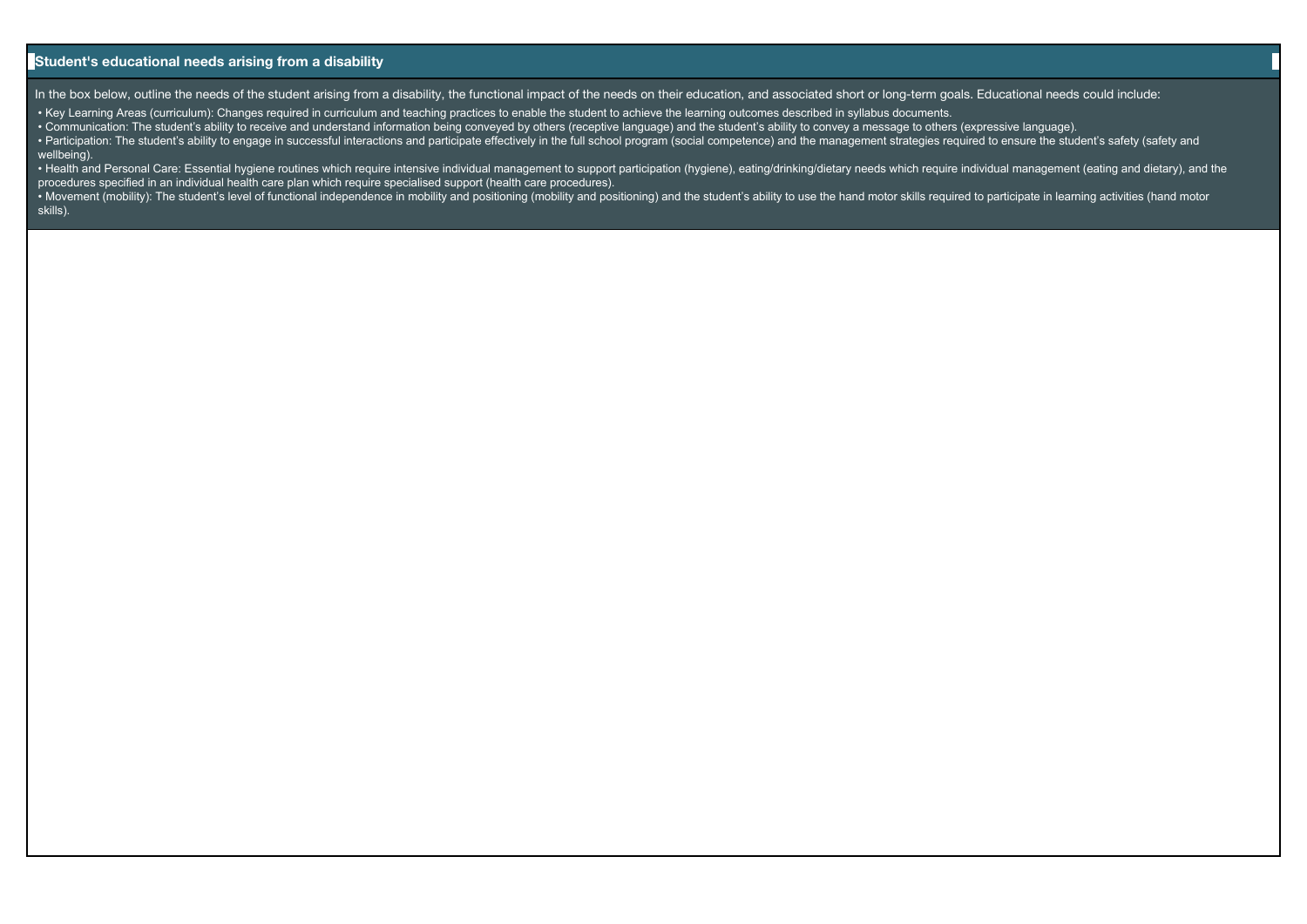**In the box below, outline the adjustments to be implemented to address the student's individual needs. Consider:** 

- 
- **The frequency and intensity of the adjustments The persons responsible for the design and implementation of the adjustments**
- **The timing of the adjustments (start date, end date)**
- **When the adjustments will be reviewed**
- **• How you will record the delivery of the adjustments for a minimum of 10 weeks in order to meet the 10 week evidentiary requirement**
- **Any external consultations or appointments relating to the student's disability.**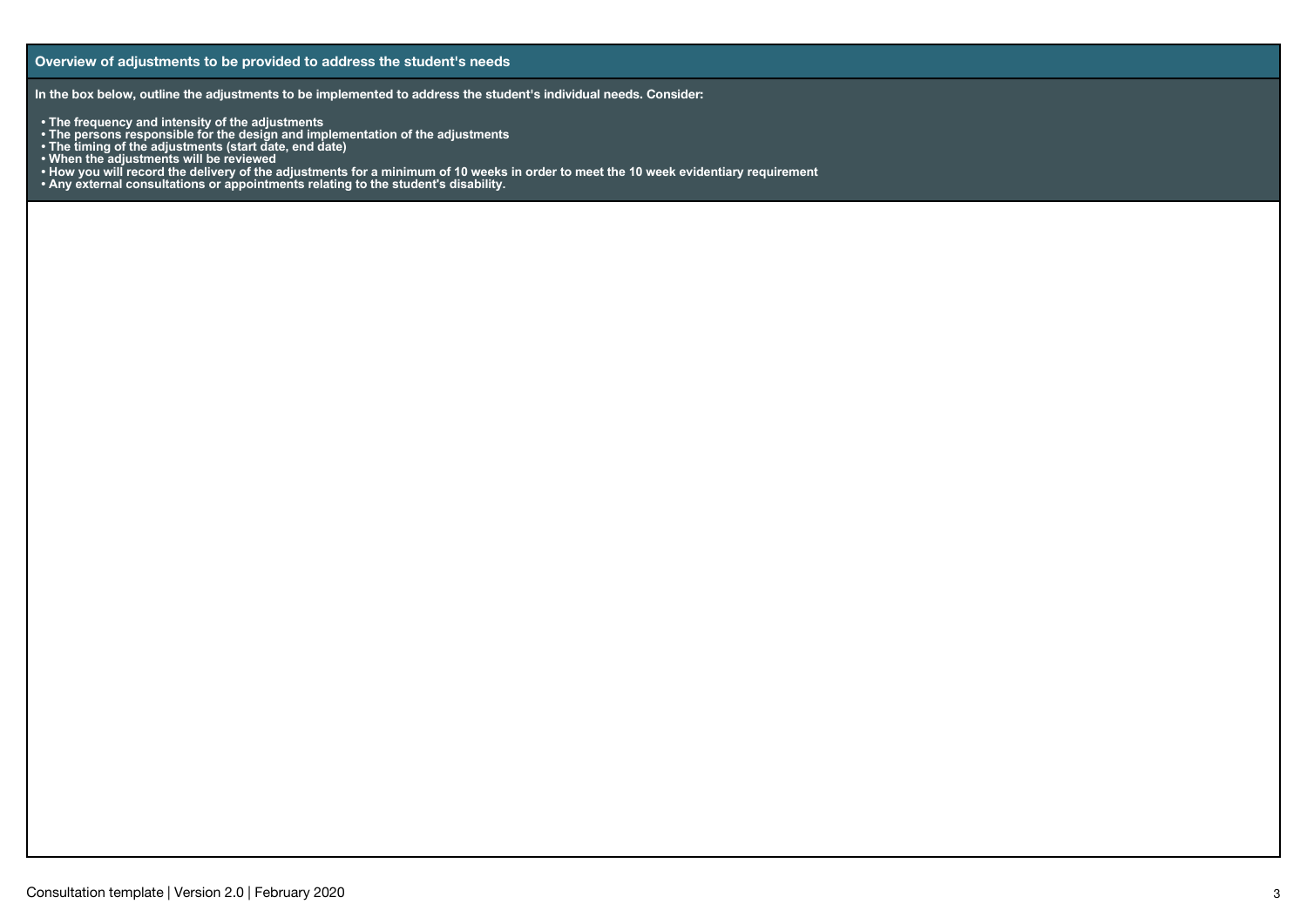| Records of monitoring and review of adjustments and consultation and collaboration |                   |                              |                                         |
|------------------------------------------------------------------------------------|-------------------|------------------------------|-----------------------------------------|
| <b>Review date</b>                                                                 |                   | <b>Notes from discussion</b> | <b>Outcomes/actions from discussion</b> |
|                                                                                    |                   |                              |                                         |
| <b>Attendees</b>                                                                   |                   |                              |                                         |
| <b>Names</b>                                                                       | <b>Signatures</b> |                              |                                         |
|                                                                                    |                   |                              |                                         |
|                                                                                    |                   |                              |                                         |
|                                                                                    |                   |                              |                                         |
|                                                                                    |                   |                              |                                         |

| <b>Review date</b> |                   | <b>Notes from discussion</b> | <b>Outcomes/actions from discussion</b> |
|--------------------|-------------------|------------------------------|-----------------------------------------|
|                    |                   |                              |                                         |
| <b>Attendees</b>   |                   |                              |                                         |
| <b>Names</b>       | <b>Signatures</b> |                              |                                         |
|                    |                   |                              |                                         |
|                    |                   |                              |                                         |
|                    |                   |                              |                                         |
|                    |                   |                              |                                         |

| <b>Review date</b> |                   | <b>Notes from discussion</b> | <b>Outcomes/actions from discussion</b> |
|--------------------|-------------------|------------------------------|-----------------------------------------|
|                    |                   |                              |                                         |
| <b>Attendees</b>   |                   |                              |                                         |
| <b>Names</b>       | <b>Signatures</b> |                              |                                         |
|                    |                   |                              |                                         |
|                    |                   |                              |                                         |
|                    |                   |                              |                                         |
|                    |                   |                              |                                         |